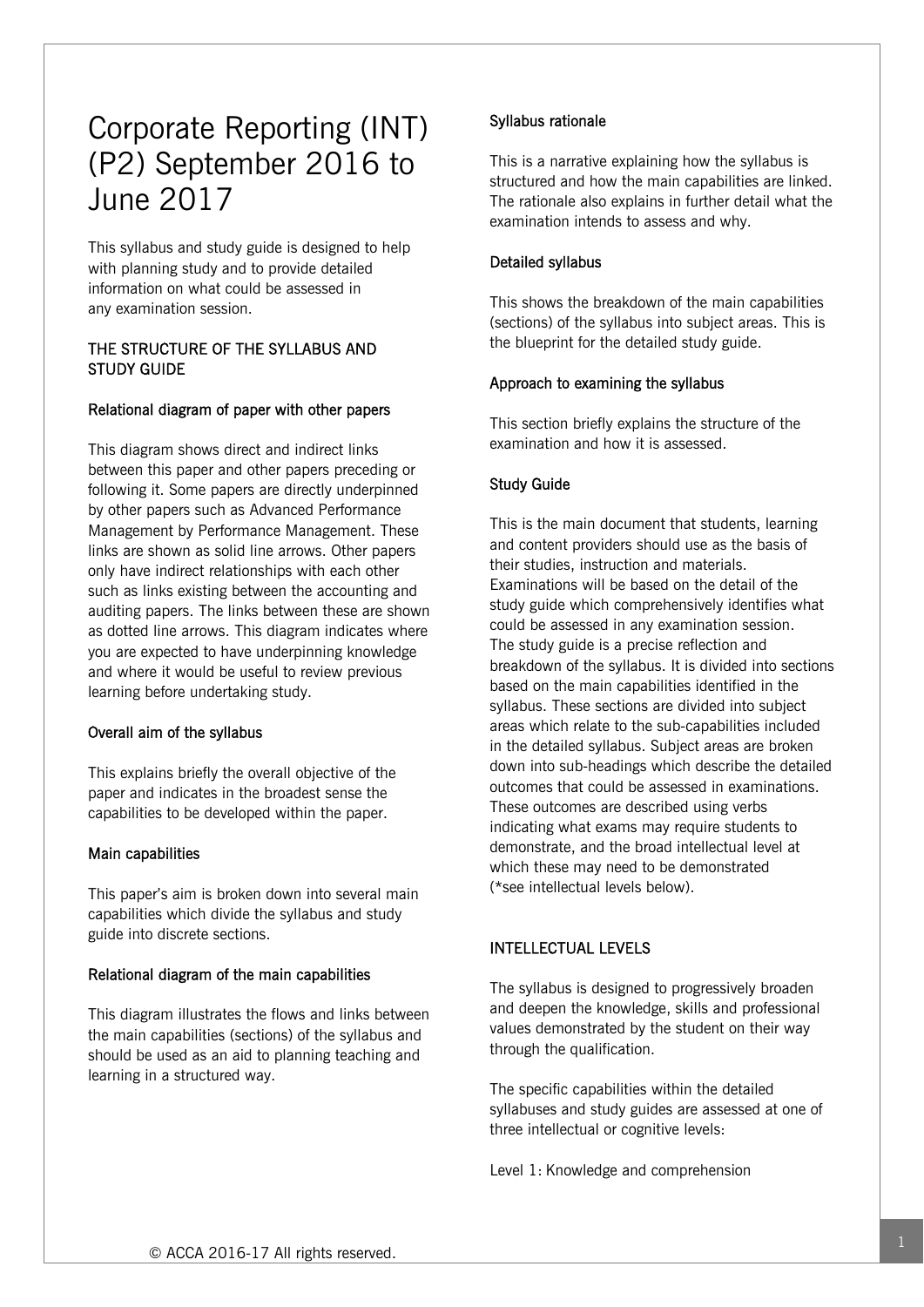Level 2: Application and analysis Level 3: Synthesis and evaluation

Very broadly, these intellectual levels relate to the three cognitive levels at which the Knowledge module, the Skills module and the Professional level are assessed.

Each subject area in the detailed study guide included in this document is given a 1, 2, or 3 superscript, denoting intellectual level, marked at the end of each relevant line. This gives an indication of the intellectual depth at which an area could be assessed within the examination. However, while level 1 broadly equates with the Knowledge module, level 2 equates to the Skills module and level 3 to the Professional level, some lower level skills can continue to be assessed as the student progresses through each module and level. This reflects that at each stage of study there will be a requirement to broaden, as well as deepen capabilities. It is also possible that occasionally some higher level capabilities may be assessed at lower levels.

## LEARNING HOURS AND EDUCATION **RECOGNITION**

The ACCA qualification does not prescribe or recommend any particular number of learning hours for examinations because study and learning patterns and styles vary greatly between people and organisations. This also recognises the wide diversity of personal, professional and educational circumstances in which ACCA students find themselves.

As a member of the International Federation of Accountants, ACCA seeks to enhance the education recognition of its qualification on both national and international education frameworks, and with educational authorities and partners globally. In doing so, ACCA aims to ensure that its qualifications are recognized and valued by governments, regulatory authorities and employers across all sectors. To this end, ACCA qualifications are currently recognized on the education frameworks in several countries. Please refer to your national education framework regulator for further information.

Each syllabus contains between 23 and 35 main subject area headings depending on the nature of the subject and how these areas have been broken down.

## GUIDE TO EXAM STRUCTURE

The structure of examinations varies within and between modules and levels.

The Fundamentals level examinations contain 100% compulsory questions to encourage candidates to study across the breadth of each syllabus.

The Knowledge module is assessed by equivalent two-hour paper based and computer based examinations.

The Skills module examinations F5-F9 are paper based exams containing a mix of objective and longer type questions with a duration of three hours 15 minutes. From September 2016 these exams will also be available as computer-based exams. Further information will be released on these in April 2016. The Corporate and Business Law (F4) paper is a two- hour objective test examination which is also available as a computer based exams for English and Global variants, as well as paper based for all variants.

The Professional level papers are all of three hours 15 minutes duration and, all contain two sections. Section A is compulsory, but there will be some choice offered in Section B.

ACCA has removed the restriction relating to reading and planning time, so that while the time considered necessary to complete these exams remains at 3 hours, candidates may use the additional 15 minutes as they choose. ACCA encourages students to take time to read questions carefully and to plan answers but once the exam time has started, there are no additional restrictions as to when candidates may start writing in their answer books.

Time should be taken to ensure that all the information and exam requirements are properly read and understood.

The Essentials module papers all have a Section A containing a major case study question with all requirements totalling 50 marks relating to this case. Section B gives students a choice of two from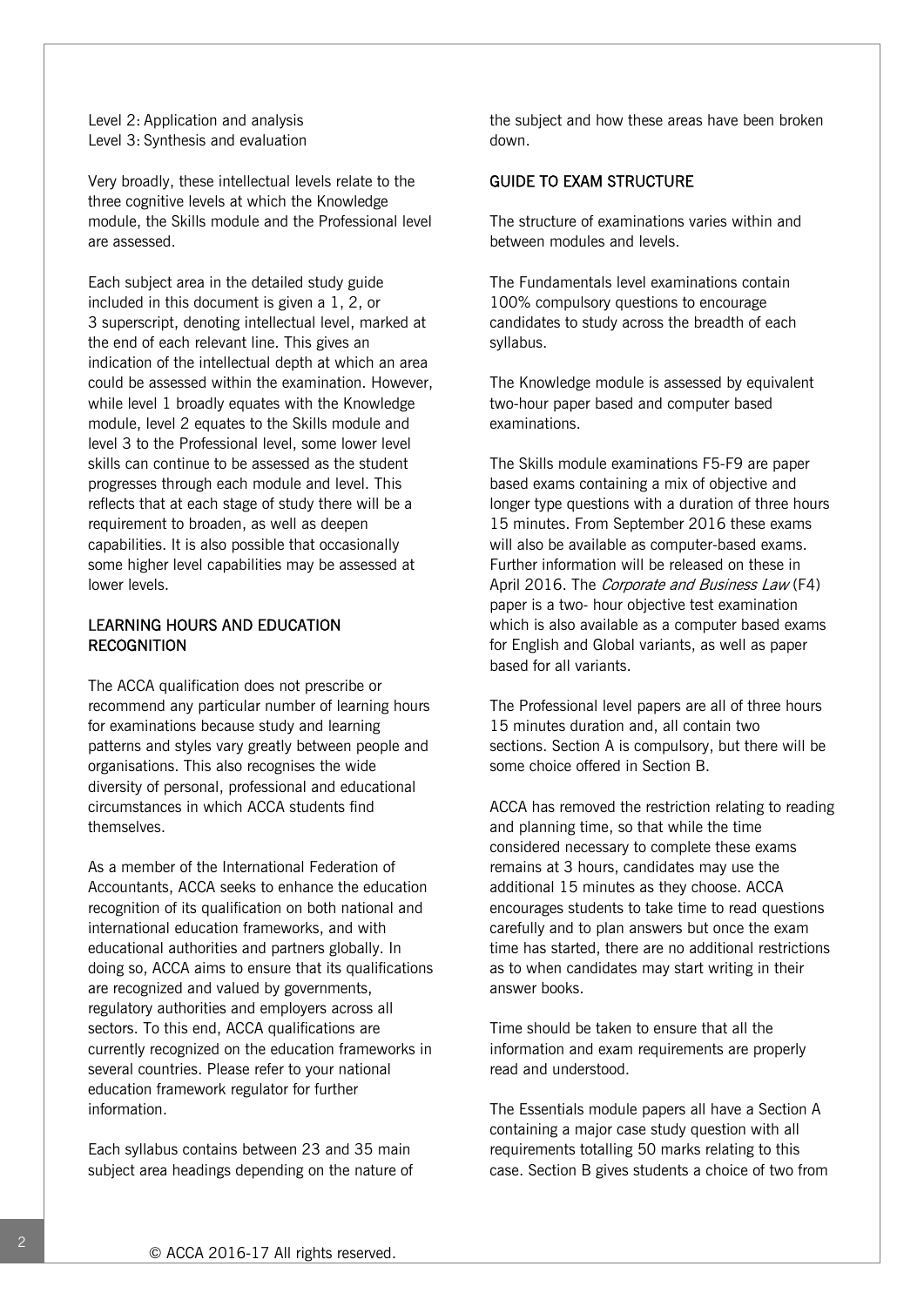three 25 mark questions.

Section A of both the P4 and P5 Options papers contain one 50 mark compulsory question, and Section B will offer a choice of two from three questions each worth 25 marks each.

Section A of each of the P6 and P7 Options papers contains 60 compulsory marks from two questions; question 1 attracting 35 marks, and question 2 attracting 25 marks. Section B of both these Options papers will offer a choice of two from three questions, with each question attracting 20 marks.

All Professional level exams contain four professional marks.

The pass mark for all ACCA Qualification examination papers is 50%.

## GUIDE TO EXAMINATION ASSESSMENT

ACCA reserves the right to examine anything contained within the study guide at any examination session. This includes knowledge, techniques, principles, theories, and concepts as specified.

For the financial accounting, audit and assurance, law and tax papers except where indicated otherwise, ACCA will publish examinable documents once a year to indicate exactly what regulations and legislation could potentially be assessed within identified examination sessions..

For paper based examinations regulation *issued* or legislation *passed* on or before  $31<sup>st</sup>$  August annually, will be examinable from  $1<sup>st</sup>$  September of the following year to  $31<sup>st</sup>$  August<sup>t</sup> of the year after that. Please refer to the examinable documents for the paper (where relevant) for further information.

Regulation issued or legislation passed in accordance with the above dates may be examinable even if the *effective* date is in the future.

The term issued or passed relates to when regulation or legislation has been formally approved.

The term effective relates to when regulation or legislation must be applied to an entity transactions and business practices.

The study guide offers more detailed guidance on the depth and level at which the examinable documents will be examined. The study guide should therefore be read in conjunction with the examinable documents list.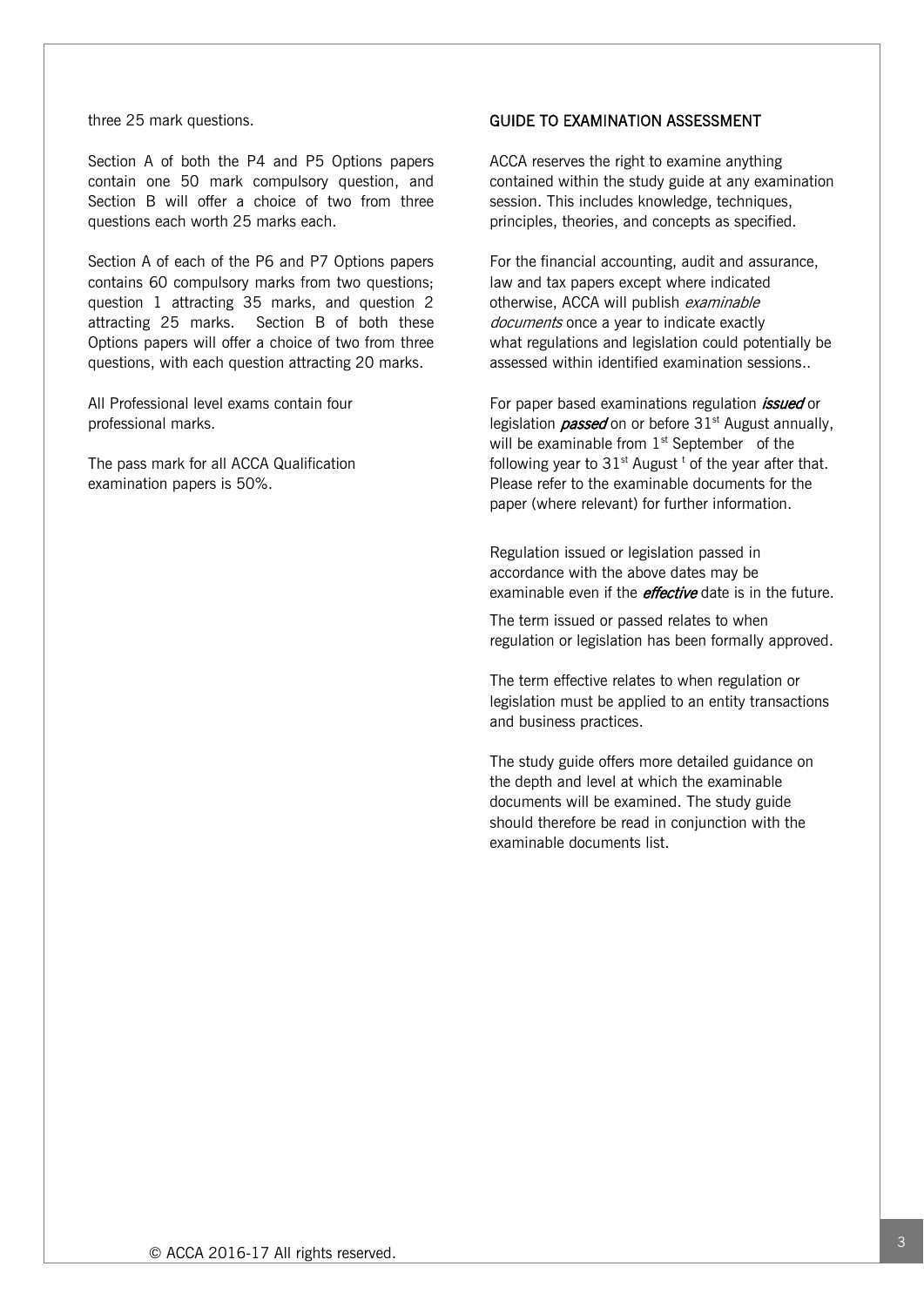# Syllabus



## AIM

To apply knowledge, skills and exercise professional judgement in the application and evaluation of financial reporting principles and practices in a range of business contexts and situations.

## MAIN CAPABILITIES

On successful completion of this paper candidates should be able to:

- A Discuss the professional and ethical duties of the accountant
- **B** Evaluate the financial reporting framework
- C Advise on and report the financial performance of entities
- D Prepare the financial statements of groups of entities in accordance with relevant accounting standards
- E Explain reporting issues relating to specialised entities
- F Discuss the implications of changes in accounting regulation on financial reporting
- G Appraise the financial performance and position of entities
- H Evaluate current developments



## RELATIONAL DIAGRAM OF MAIN CAPABILITIES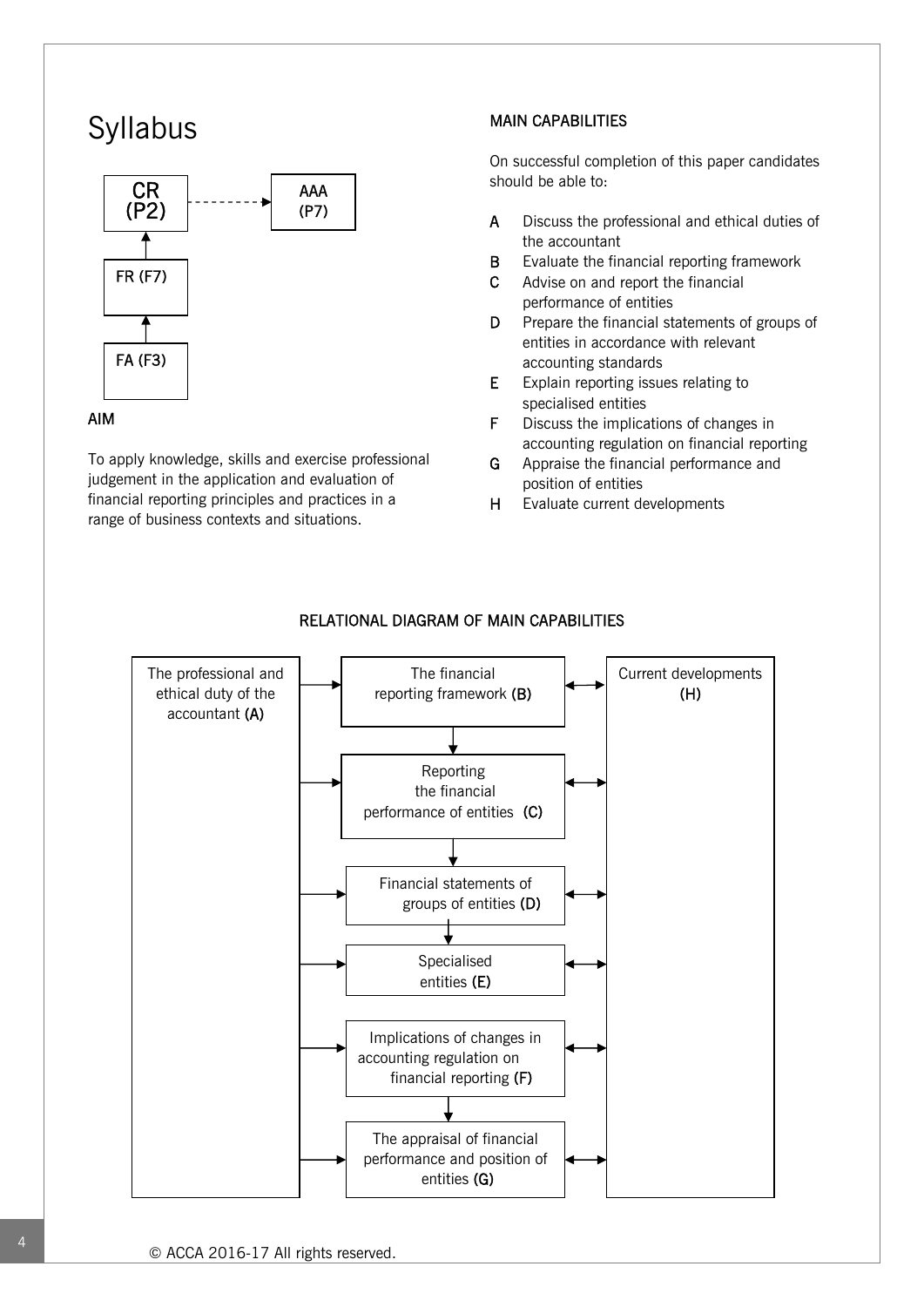## RATIONALE

The syllabus for Paper P2, Corporate Reporting, assumes knowledge acquired at the Fundamentals level including the core technical capabilities to prepare and analyse financial reports for single and combined entities.

The Paper P2 syllabus takes the subject into greater depth and contextualises the role of the accountant as a professional steward and adviser/analyst by initially exploring the wider professional duties and responsibilities of the accountant to the stakeholders of an organisation.

The syllabus examines the financial reporting framework within which the accountant operates and examines detailed financial reporting requirements for entities leading to the preparation of group financial reports in accordance with generally accepted accounting practice and relevant standards.

The syllabus then deals with the nature of reporting for specialised entities including not-for-profit and small and medium-sized enterprises.

The final sections of the syllabus explore  $-$  in more depth – the role of the accountant as financial analyst and adviser through the assessment of financial performance and position of entities, and the accountant's role in assessing and advising on the implications of accounting regulation on corporate reporting.

Finally, the syllabus covers the evaluation of current developments and their implications for financial reporting.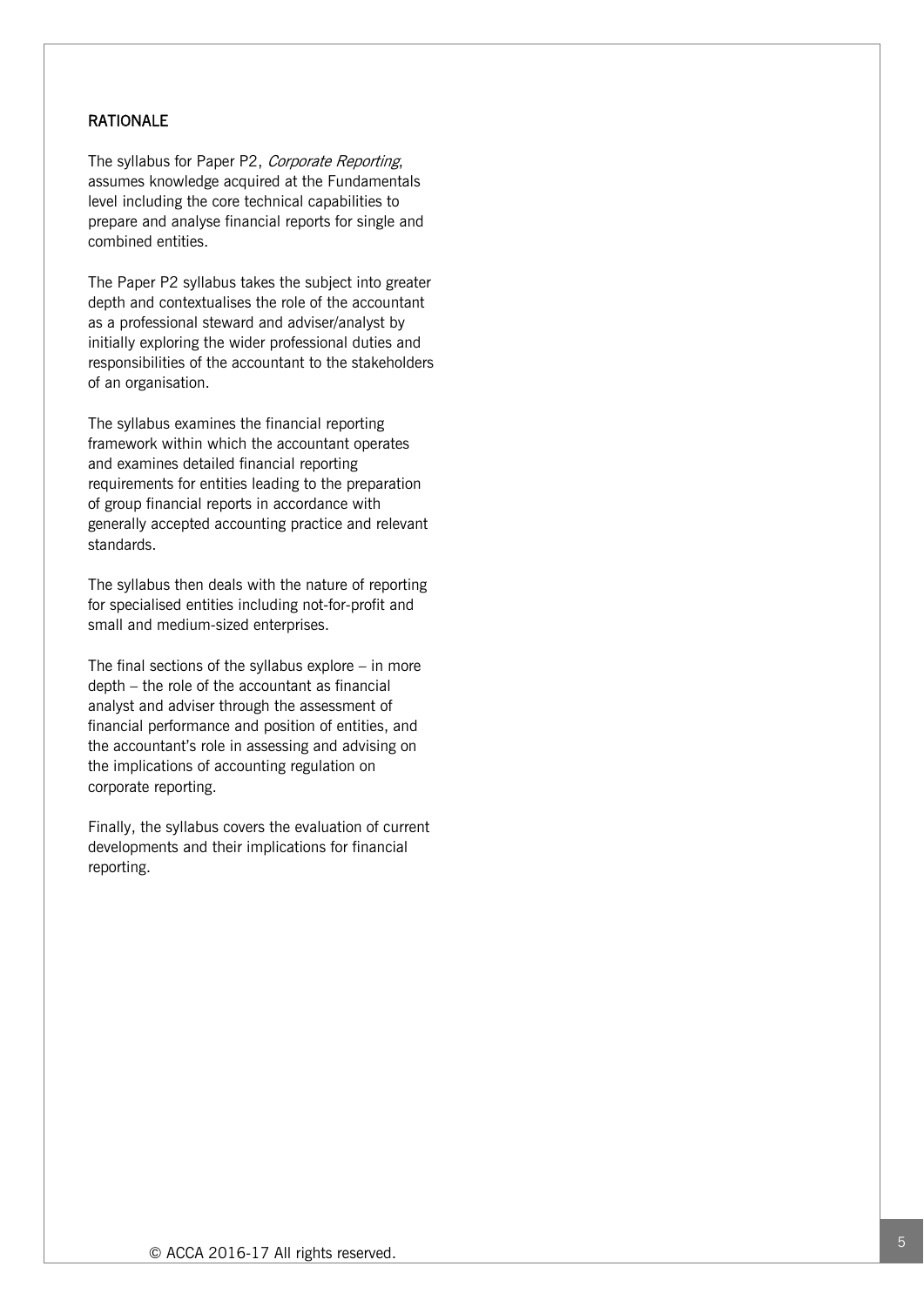#### DETAILED SYLLABUS

- A The professional and ethical duty of the accountant
- 1. Professional behaviour and compliance with accounting standards
- 2. Ethical requirements of corporate reporting and the consequences of unethical behaviour
- 3. Social responsibility

#### B The financial reporting framework

- 1. The applications, strengths and weaknesses of an accounting framework
- 2. Critical evaluation of principles and practices

## C Reporting the financial performance of entities

- 1. Performance reporting
- 2. Non-current assets
- 3. Financial instruments
- 4. Leases
- 5. Segment reporting
- 6. Employee benefits
- 7. Income taxes
- 8. Provisions, contingencies and events after the reporting date
- 9. Related parties
- 10. Share-based payment
- 11. Reporting requirements of small and medium sized entities (SMEs)

#### D Financial statements of groups of entities

- 1. Group accounting including statements of cash flows
- 2. Continuing and discontinued interests
- 3. Changes in group structures
- 4. Foreign transactions and entities
- E Specialised entities and specialised transactions
- 1. Financial reporting in specialised, not-for-profit and public sector entities
- 2. Entity reconstructions

## F Implications of changes in accounting regulation on financial reporting

- 1. The effect of changes in accounting standards on accounting systems
- 2. Proposed changes to accounting standards

## G The appraisal of financial performance and position of entities

- 1. The creation of suitable accounting policies
- 2. Analysis and interpretation of financial information and measurement of performance

## H Current developments

- 1. Environmental and social reporting
- 2. Convergence between national and international reporting standards
- 3. Current reporting issues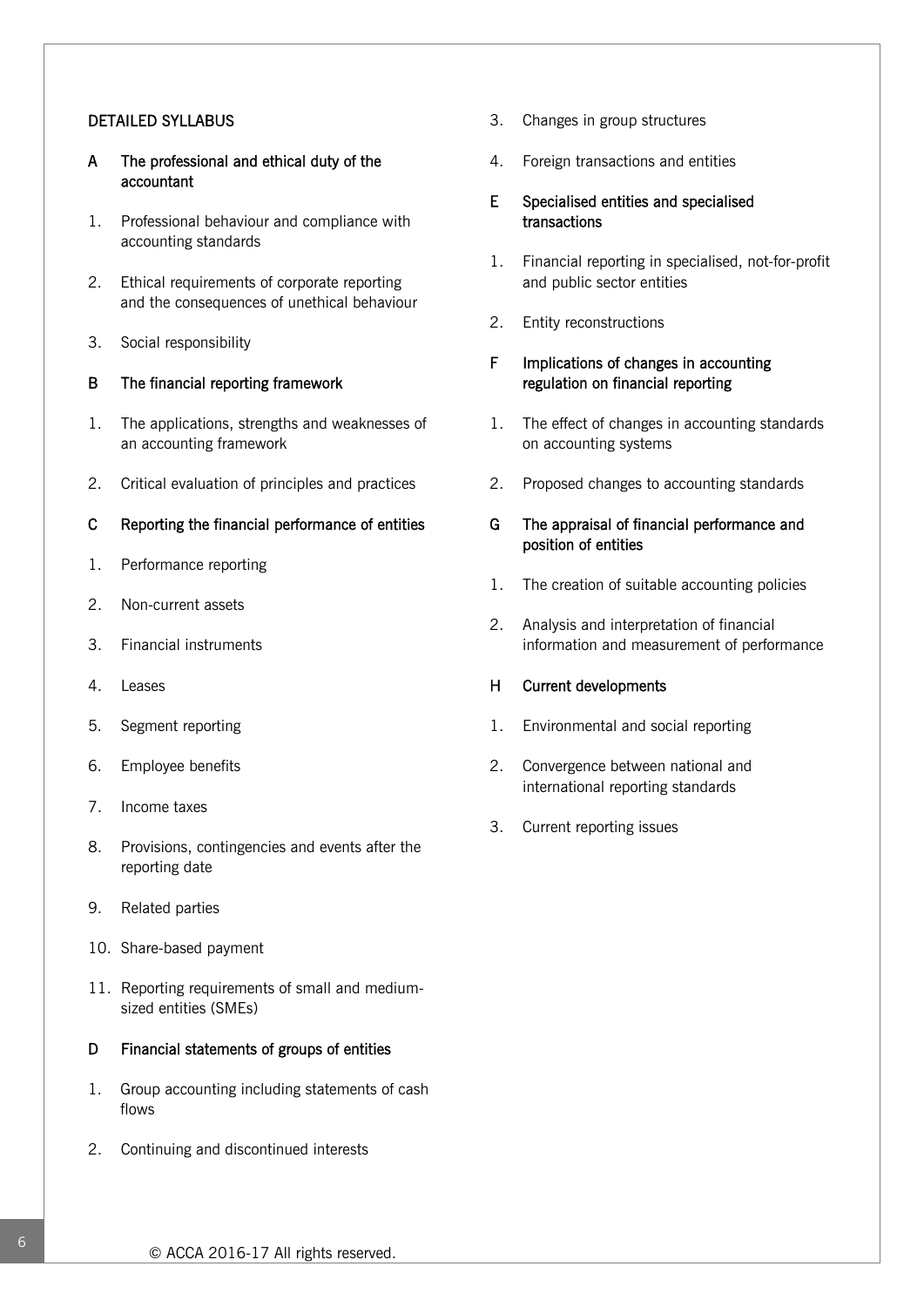### APPROACH TO EXAMINING THE SYLLABUS

The syllabus is assessed by a three-hour 15 minutes paper-based examination.

It examines professional competences within the corporate reporting environment.

Students will be examined on concepts, theories, and principles, and on their ability to question and comment on proposed accounting treatments.

Students should be capable of relating professional issues to relevant concepts and practical situations. The evaluation of alternative accounting practices and the identification and prioritisation of issues will be a key element of the paper. Professional and ethical judgement will need to be exercised, together with the integration of technical knowledge when addressing corporate reporting issues in a business context.

Global issues will be addressed via the current issues questions on the paper. Students will be required to adopt either a stakeholder or an external focus in answering questions and to demonstrate personal skills such as problem solving, dealing with information and decision making. The paper also deals with specific professional knowledge appropriate to the preparation and presentation of consolidated and other financial statements from accounting data, to conform with accounting standards.

The paper will comprise two sections.

| Section A Compulsory question   | 50 marks  |
|---------------------------------|-----------|
| Section B 2 from 3 questions of |           |
| 25 marks each                   | 50 marks  |
|                                 | 100 marks |

Section A will consist of one scenario based question worth 50 marks. It will deal with the preparation of consolidated financial statements including group statements of cash flows and with issues in financial reporting.

Students will be required to answer two out of three questions in Section B, which will normally comprise two questions which will be scenario or case-study based and one essay question which may have some computational element. Section B could deal with any aspects of the syllabus. New

accounting standards will feature prominently in this section on initial introduction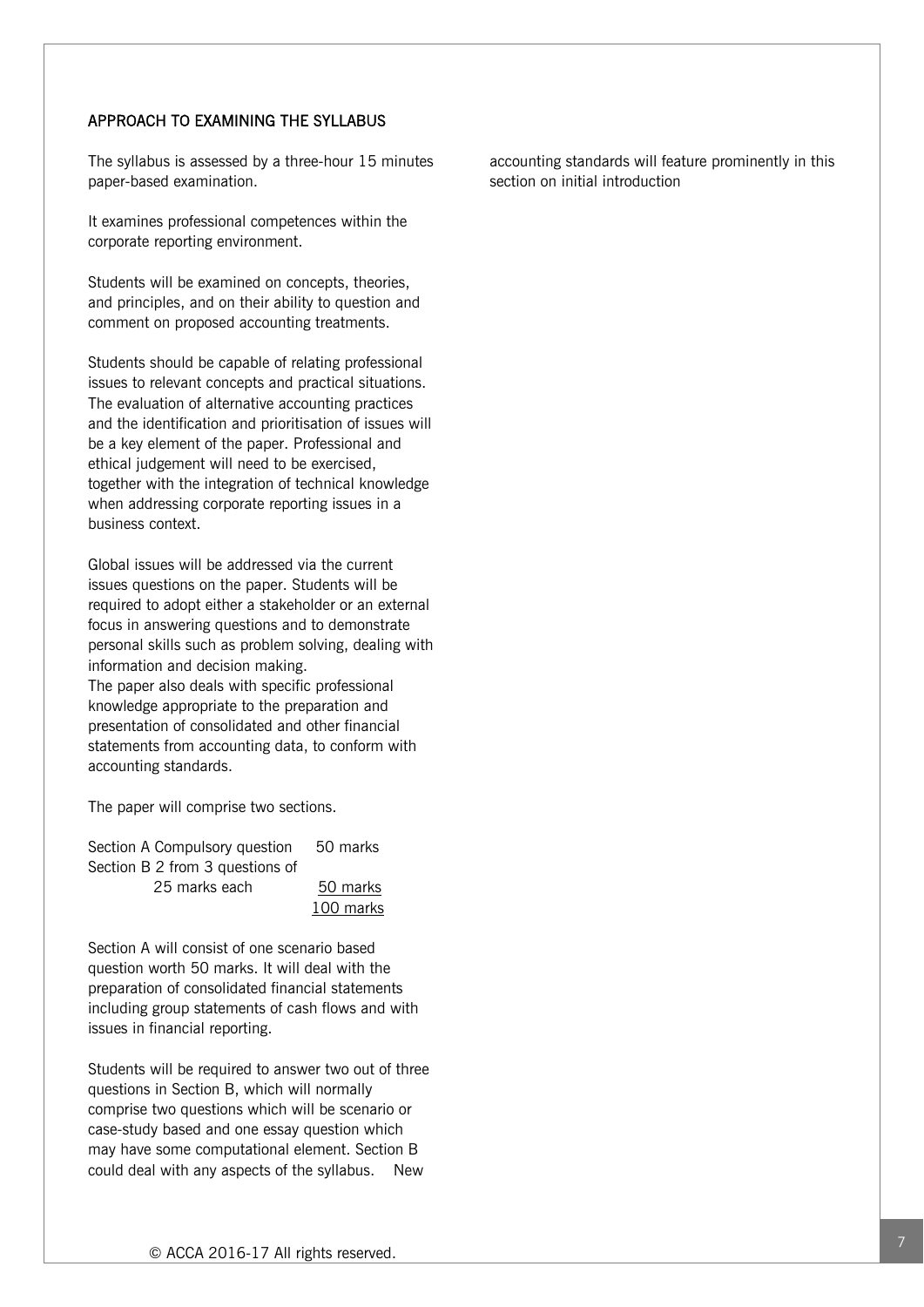# Study Guide

## A THE PROFESSIONAL AND ETHICAL DUTIES OF THE ACCOUNTANT

- 1. Professional behaviour and compliance with accounting standards
- a) Appraise and discuss the ethical and professional issues in advising on corporate reporting.<sup>[3]</sup>
- b) Assess the relevance and importance of ethical and professional issues in complying with accounting standards.<sup>[3]</sup>

## 2. Ethical requirements of corporate reporting and the consequences of unethical behaviour

- a) Appraise the potential ethical implications of professional and managerial decisions in the preparation of corporate reports.<sup>[3]</sup>
- b) Assess the consequences of not upholding ethical principles in the preparation of corporate reports.[3]

## 3. Social Responsibility

- a) Discuss the increased demand for transparency in corporate reports, and the emergence of non-financial reporting standards.[3]
- b) Discuss the progress towards a framework for integrated reporting.<sup>[3]</sup>

#### B THE FINANCIAL REPORTING FRAMEWORK

- 1. The applications, strengths and weaknesses of an accounting framework
- a) Evaluate the valuation models adopted by standard setters.<sup>[3]</sup>
- b) Discuss the use of an accounting framework in underpinning the production of accounting standards<sup>[3]</sup>
- c) Assess the success of such a framework in introducing rigorous and consistent accounting standards.<sup>[3]</sup>

## 2. Critical evaluation of principles and practices

- a) Identify the relationship between accounting theory and practice.<sup>[2]</sup>
- b) Critically evaluate accounting principles and practices used in corporate reporting.<sup>[3]</sup>
- C REPORTING THE FINANCIAL PERFORMANCE OF ENTITIES

#### 1. Performance reporting

- a) Prepare reports relating to corporate performance for external stakeholders.[3]
- b) Discuss and apply the criteria that must be met before an entity can apply the revenue recognition model to that contract.
- c) Discuss and apply the five-step model which relates to revenue earned from a contract with a customer

## 2. Non-current assets

- a) Apply and discuss the timing of the recognition of non-current assets and the determination of their carrying amounts including impairments and revaluations.<sup>[3]</sup>
- b) Apply and discuss the treatment of non-current assets held for sale.<sup>[3]</sup>
- c) Apply and discuss the accounting treatment of investment properties including classification, recognition and measurement issues.<sup>[3]</sup>
- d) Apply and discuss the accounting treatment of intangible assets including the criteria for recognition and measurement subsequent to acquisition and classification.<sup>[3]</sup>

#### 3. Financial Instruments

- a) Apply and discuss the recognition and derecognition of financial assets and financial liabilities<sup>[2]</sup>
- b) Apply and discuss the classification of financial assets and financial liabilities and their measurement.[2]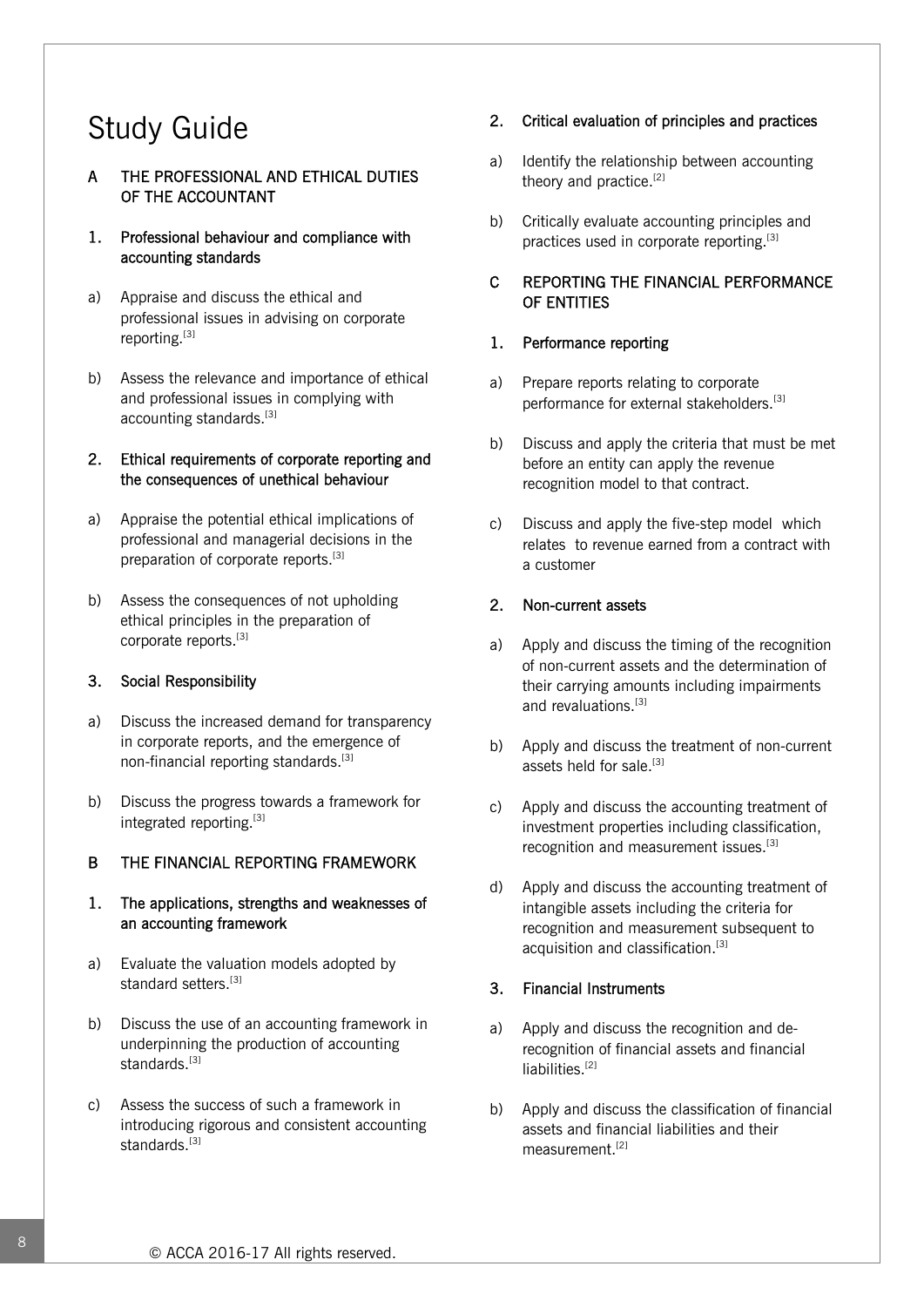- c) Apply and discuss the treatment of gains and losses arising on financial assets and financial liabilities.<sup>[2]</sup>
- d) Apply and discuss the treatment of the expected loss impairment model.<sup>[2]</sup>
- e) Account for derivative financial instruments, and simple embedded derivatives.<sup>[2]</sup>
- f) Outline the principles of hedge accounting and account for fair value hedges and cash flow hedges including hedge effectiveness.<sup>[2]</sup>

#### 4. Leases

- a) Apply and discuss the classification of leases and accounting for leases by lessors and lessees.<sup>[3]</sup>
- b) Account for and discuss sale and leaseback transactions.<sup>[3]</sup>

## 5. Segment Reporting

- a) Determine the nature and extent of reportable segments.<sup>[3]</sup>
- b) Specify and discuss the nature of segment information to be disclosed.<sup>[3]</sup>

## 6. Employee Benefits

- a) Apply and discuss the accounting treatment of short term and long term employee benefits and defined contribution and defined benefit plans.<sup>[3]</sup>
- b) Account for gains and losses on settlements and curtailments.<sup>[2]</sup>
- c) Account for the "Asset Ceiling" test and the reporting of actuarial gains and losses.<sup>[2]</sup>

## 7. Income taxes

- a) Apply and discuss the recognition and measurement of deferred tax liabilities and deferred tax assets.<sup>[3]</sup>
- b) Determine the recognition of tax expense or income and its inclusion in the financial statements.<sup>[3]</sup>

## 8. Provisions, contingencies and events after the reporting date

- a) Apply and discuss the recognition, derecognition and measurement of provisions, contingent liabilities and contingent assets including environmental provisions and restructuring provisions.<sup>[3]</sup>
- b) Apply and discuss the accounting for events after the reporting date.<sup>[3]</sup>
- c) Determine and report going concern issues arising after the reporting date.<sup>[3]</sup>

#### 9. Related parties

- a) Determine the parties considered to be related to an entity.<sup>[3]</sup>
- b) Identify the implications of related party relationships and the need for disclosure.<sup>[3]</sup>

#### 10. Share based payment

- a) Apply and discuss the recognition and measurement criteria for share-based payment transactions.<sup>[3]</sup>
- b) Account for modifications, cancellations and settlements of share based payment transactions.[2]

#### 11. Reporting requirements of small and mediumsized entities (SMEs)

- a) Discuss the accounting treatments not allowable under the IFRS for SMEs including the revaluation model for certain assets <sup>[3]</sup>
- b) Discuss and apply the simplifications introduced by the IFRS for SMEs including accounting for goodwill and intangible assets, financial instruments, defined benefit schemes, exchange differences and associates and joint ventures.<sup>[3]</sup>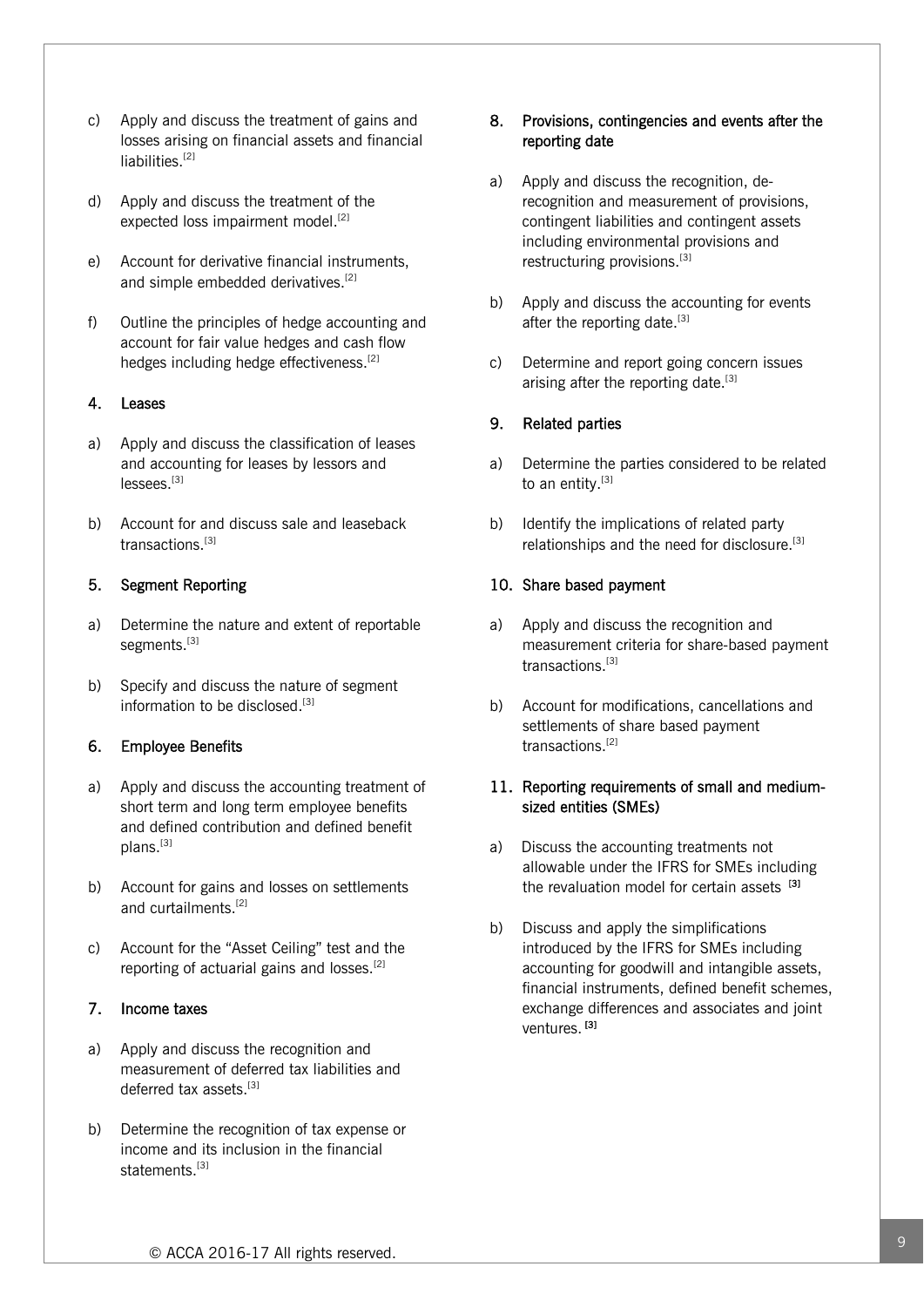#### D FINANCIAL STATEMENTS OF GROUPS OF **ENTITIES**

- 1. Group accounting including statements of cash flows
- a) Apply the method of accounting for business combinations including complex group structures.<sup>[3]</sup>
- b) Apply the principles in determining the cost of a business combination.<sup>[3]</sup>
- c) Apply the recognition and measurement criteria for identifiable acquired assets and liabilities and goodwill including step acquisitions.<sup>[3]</sup>
- d) Apply and discuss the criteria used to identify a subsidiary and an associate<sup>[3]</sup>
- e) Determine and apply appropriate procedures to be used in preparing group financial statements.<sup>[3]</sup>
- f) Identify and outline:
	- the circumstances in which a group is required to prepare consolidated financial statements.<sup>[2]</sup>
	- the circumstances when a group may claim and exemption from the preparation of consolidated financial statements.[2]
	- why directors may not wish to consolidate a subsidiary and where this is permitted.<sup>[2]</sup>
- g) Apply the equity method of accounting for  $ascociates<sup>[3]</sup>$
- h) Outline and apply the key definitions and accounting methods which relate to interests in joint arrangements.<sup>[3]</sup>
- i) Prepare and discuss group statements of cash flows.<sup>[3]</sup>

#### 2. Continuing and discontinued interests

- a) Prepare group financial statements where activities have been discontinued, or have been acquired or disposed of in the period.<sup>[3]</sup>
- b) Apply and discuss the treatment of a subsidiary which has been acquired exclusively with a view to subsequent disposal<sup>[3]</sup>

#### 3. Changes in group structures

- a) Discuss the reasons behind a group reorganisation.<sup>[3]</sup>
- b) Evaluate and assess the principal terms of a proposed group reorganisation.[3]

#### 4. Foreign transactions and entities

- a) Outline and apply the translation of foreign currency amounts and transactions into the functional currency and the presentational currency.<sup>[3]</sup>
- b) Account for the consolidation of foreign operations and their disposal.<sup>[2]</sup>

## E SPECIALISED ENTITIES AND SPECIALISED **TRANSACTIONS**

#### 1. Financial reporting in specialised, not-for-profit and public sector entities

a) Apply knowledge from the syllabus to straightforward transactions and events arising in specialised, not-for-profit, and public sector entities.<sup>[3]</sup>

#### 2. Entity reconstructions

- a) Identify when an entity may no longer be viewed as a going concern or uncertainty exists surrounding the going concern status.<sup>[2]</sup>
- b) Identify and outline the circumstances in which a reconstruction would be an appropriate alternative to a company liquidation.<sup>[2]</sup>
- c) Outline the appropriate accounting treatment required relating to reconstructions.[2]

## F IMPLICATIONS OF CHANGES IN ACCOUNTING REGULATION ON FINANCIAL REPORTING

#### 1. The effect of changes in accounting standards on accounting systems

a) Apply and discuss the accounting implications of the first time adoption of a body of new accounting standards.<sup>[3]</sup>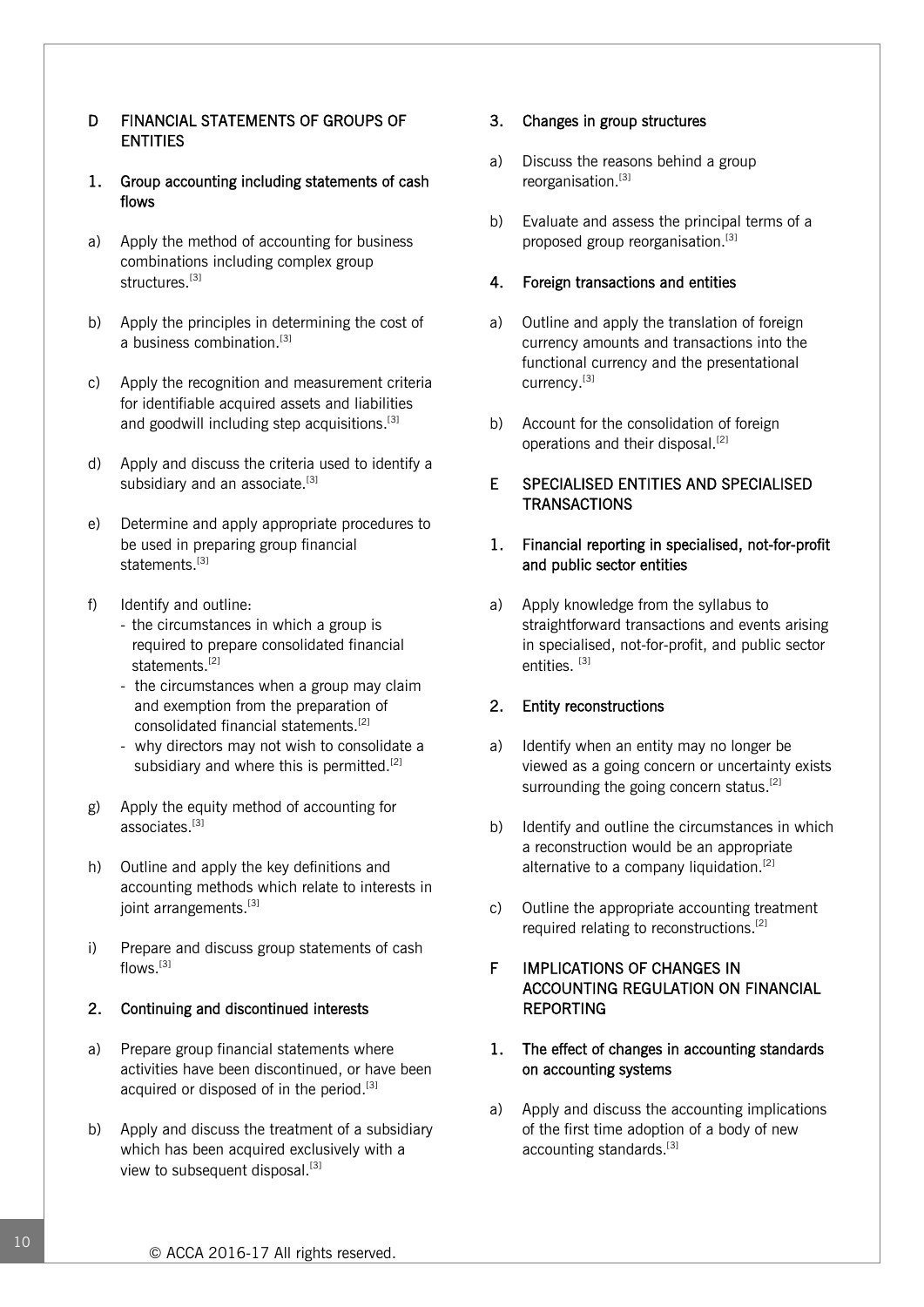#### 2. Proposed changes to accounting standards

a) Identify issues and deficiencies which have led to a proposed change to an accounting standard.<sup>[2]</sup>

## G THE APPRAISAL OF FINANCIAL PERFORMANCE AND POSITION OF ENTITIES

#### 1. The creation of suitable accounting policies

- a) Develop accounting policies for an entity which meet the entity's reporting requirements.<sup>[3]</sup>
- b) Identify accounting treatments adopted in financial statements and assess their suitability and acceptability.<sup>[3]</sup>

## 2. Analysis and interpretation of financial information and measurement of performance

- a) Select and calculate relevant indicators of financial and non-financial performance.<sup>[3]</sup>
- b) Identify and evaluate significant features and issues in financial statements.<sup>[3]</sup>
- c) Highlight inconsistencies in financial information through analysis and application of knowledge.<sup>[3]</sup>
- d) Make inferences from the analysis of information taking into account the limitation of the information, the analytical methods used and the business environment in which the entity operates.<sup>[3]</sup>

#### H CURRENT DEVELOPMENTS

#### 1. Environmental and social reporting

- a) Appraise the impact of environmental, social, and ethical factors on performance measurement.<sup>[3]</sup>
- b) Evaluate current reporting requirements in the area including the development of integrated reporting.<sup>[3]</sup>
- c) Discuss why entities might include disclosures relating to the environment and society.<sup>[3]</sup>

#### 2. Convergence between national and international reporting standards

- a) Evaluate the implications of worldwide convergence with International Financial Reporting Standards.<sup>[3]</sup>
- b) Discuss the influence of national regulators on international financial reporting.<sup>[2]</sup>

#### 3. Current reporting issues

- a) Discuss current issues in corporate reporting, including:
	- i. recent IFRSs
	- ii. practice and regulatory issues
	- iii. proposed changes to IFRS
	- iv. problems with extant standards  $[3]$